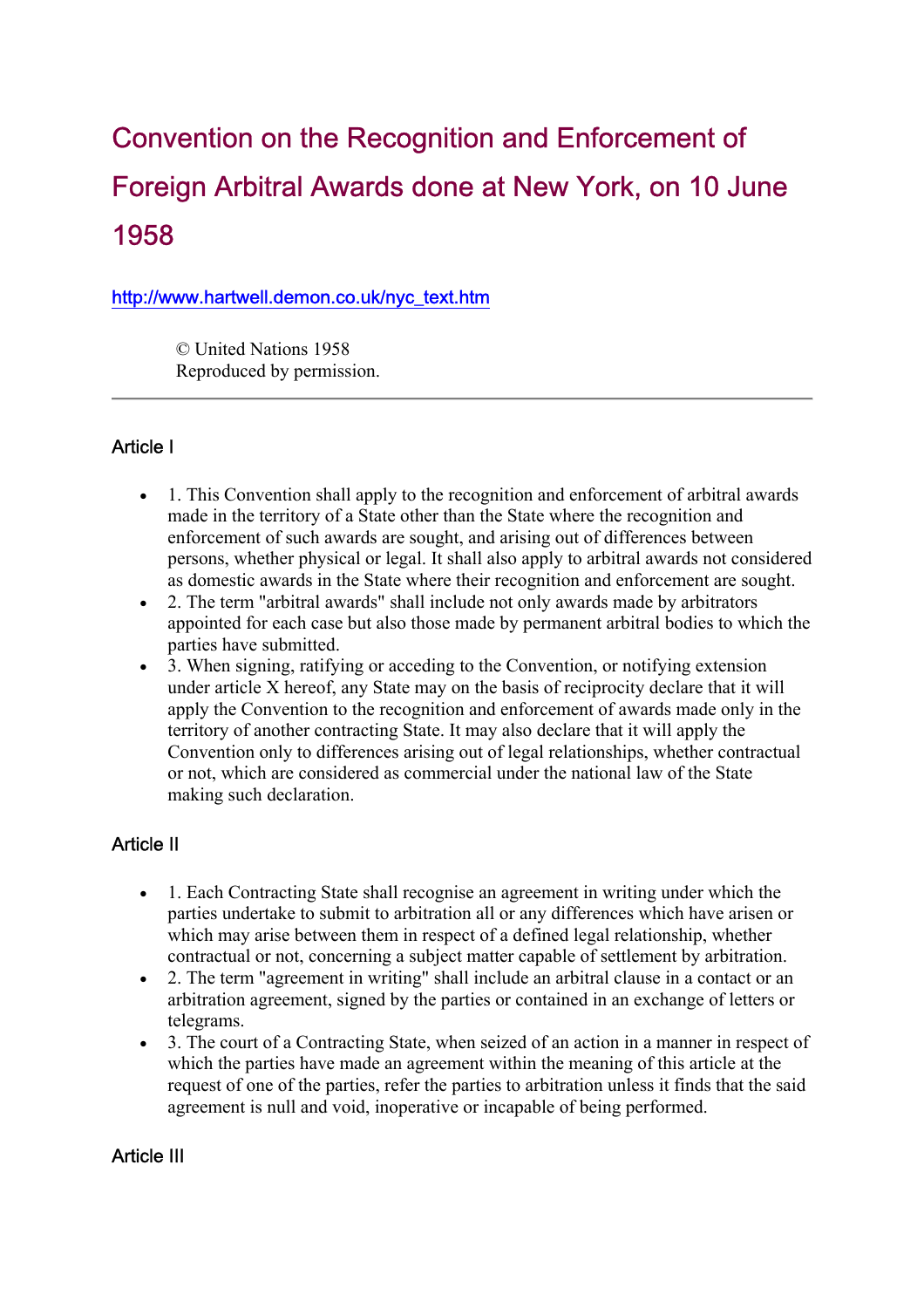• Each Contracting State shall recognise arbitral awards as binding and enforce them in accordance with the rules of procedure of the territory when the award is relied upon, under the conditions laid down in the following articles. there shall not be imposed the substantially more onerous conditions or higher fees or charges on the recognition or enforcement of arbitral awards to which this Convention applies than are imposed on the recognition or enforcement of domestic arbitral awards.

## Article IV

• 1. To obtain the recognition and enforcement mentioned in the preceding article, the party applying for recognition and enforcement shall, at the time of application, supply:

(a) The duly authenticated original award or a duly certified copy thereof.

- (b) The original agreement referred to in article II or a duly certified copy thereof.
- 2. If the said award or agreement is not made in an official language of the country in which the award is relied upon, the party applying for recognition and enforcement of the award shall produce a translation of these documents into such language. The translation shall be certified by an official or sworn translator or by a diplomatic or consular agent.

# Article V

• 1. Recognition and enforcement of the award may be refused, at the request of the party against whom it is invoked, only if that party furnishes to the competent authority where the recognition and enforcement is sought, proof that:

(a) The parties to the agreement referred to in article II were, under the law applicable to them, under some incapacity #, or the said agreement is not valid under the law to which the parties have subjected it or, failing any indication thereon, undep the law of the country where the award was made; or

(b) The party against whom the award is invoked was not given proper notice of the appointment of the arbitrator or of the arbitration proceedings or was otherwise unable to present his case; or

(c) The award deals with a difference not contemplated by or not falling within the terms of the submission to arbitration, or it contains decisions on matters beyond the scope of the submission to arbitration, provided that, if the decisions on matters submitted to arbitration can be separated from those not so submitted, that part of the award which contains decisions on matters submitted to arbitration may be recognised and enforced; or

(d) The composition of the arbitral authority or the arbitral procedure was not in accordance with the agreement of the parties, or, failing such agreement, was not in accordance with the law of the country where the arbitration took place; or (e) The award has not yet become binding on the parties, or has been set aside or suspended by a competent authority of the country in which, or under the law of which, that award was made.

• 2. Recognition and enforcement of an arbitral award may also be refused if the competent authority in the country where recognition and enforcement is sought finds that:

(a) The subject matter of the difference is not capable of settlement by arbitration under the law of that country; or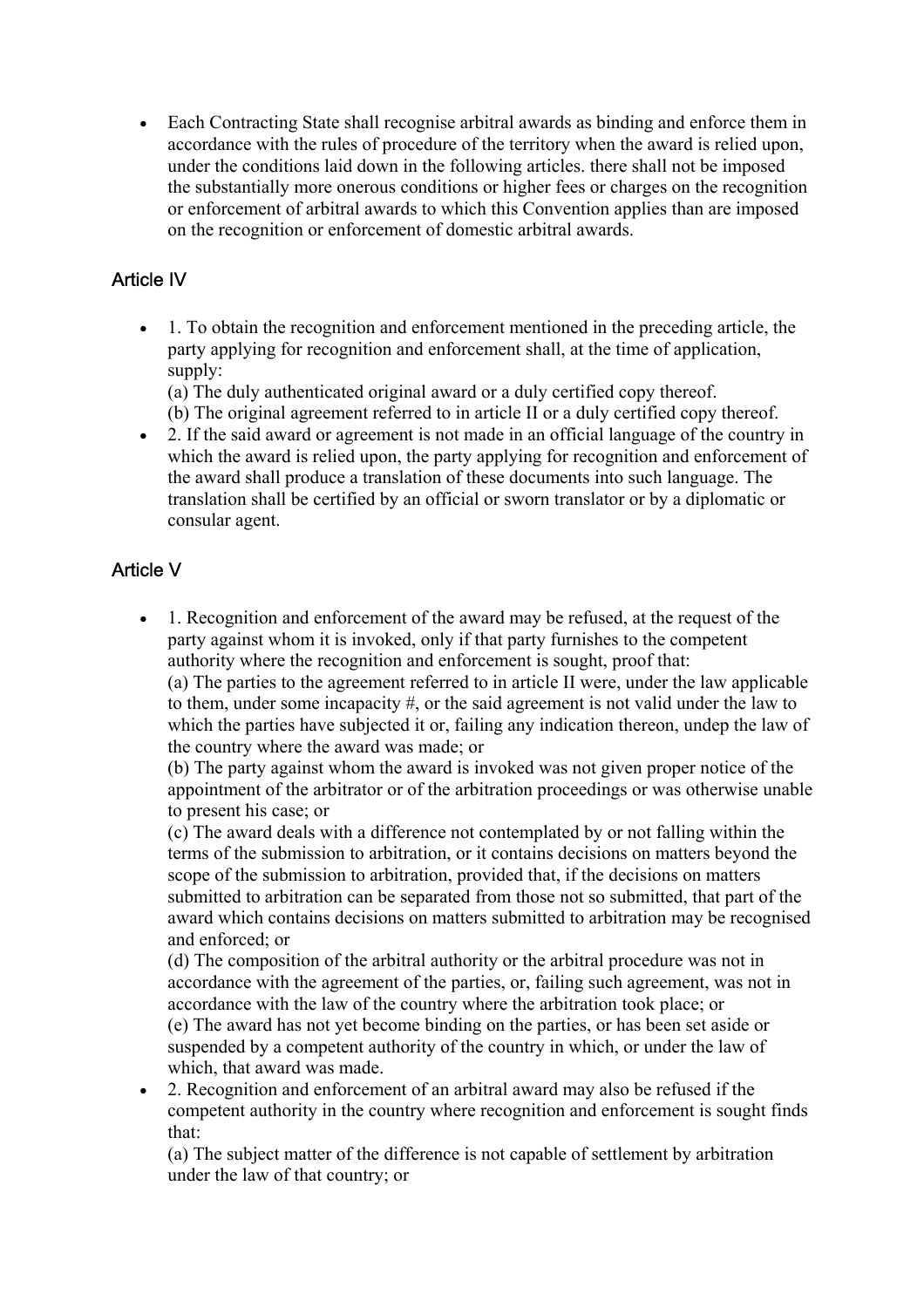(b) The recognition or enforcement of the award would be contrary to the public policy of that country.

# Article VI

• If an application for the setting aside or suspension of the award has been made to a competent authority referred to in article  $V(1)(e)$ , the authority before which the award is sought to be relied upon may, if it considers it proper, adjourn the decision on the enforcement of the award and may also, on the application of the party claiming enforcement of the award, order the other party to give suitable security.

# Article VII

- 1. The provisions of the present Convention shall not affect the validity of multilateral or bilateral agreements concerning the recognition and enforcement of arbitral awards entered into by the Contracting States nor deprive any interested party of any right he may have to avail himself of an arbitral award in the manner and to the extent allowed by the law or the treaties of the country where such award is sought to be relied upon.
- 2. The Geneva Protocol on Arbitration Clauses of 1923 and the Geneva Convention on the Execution of Foreign Arbitral Awards of 1927 shall cease to have effect between Contracting States on their becoming bound and to the extent that they become bound, by this Convention.

## Article VIII

• 1. This Convention shall be open 31 December 1958 for signature on behalf of any Member of the United Nations and also on behalf of any other State which is or hereafter becomes a member of any specialised agency of the United Nations, or which is or hereafter becomes a party to the Statute of the International Court of Justice, or any other State to which an invitation has been addressed by the General Assembly of the United Nations.

#### Article IX

- 1. This Convention shall be open for accession to all States referred to in article VIII.
- 2. Accession shall be effected by the deposit of an instrument of accession with the Secretary-General of the United Nations.

## Article X

- 1. Any State may, at the time of signature, ratification or accession, declare that this Convention shall extend to all or any of the territories for the international relations of which it is responsible. Such a declaration shall take effect when the Convention enters into force for the State concerned.
- 2. At any time thereafter any such extension shall be made by notification addressed to the Secretary-General of the United Nations and shall take effect as from the ninetieth day after the receipt by the Secretary-General of the United Nationals of this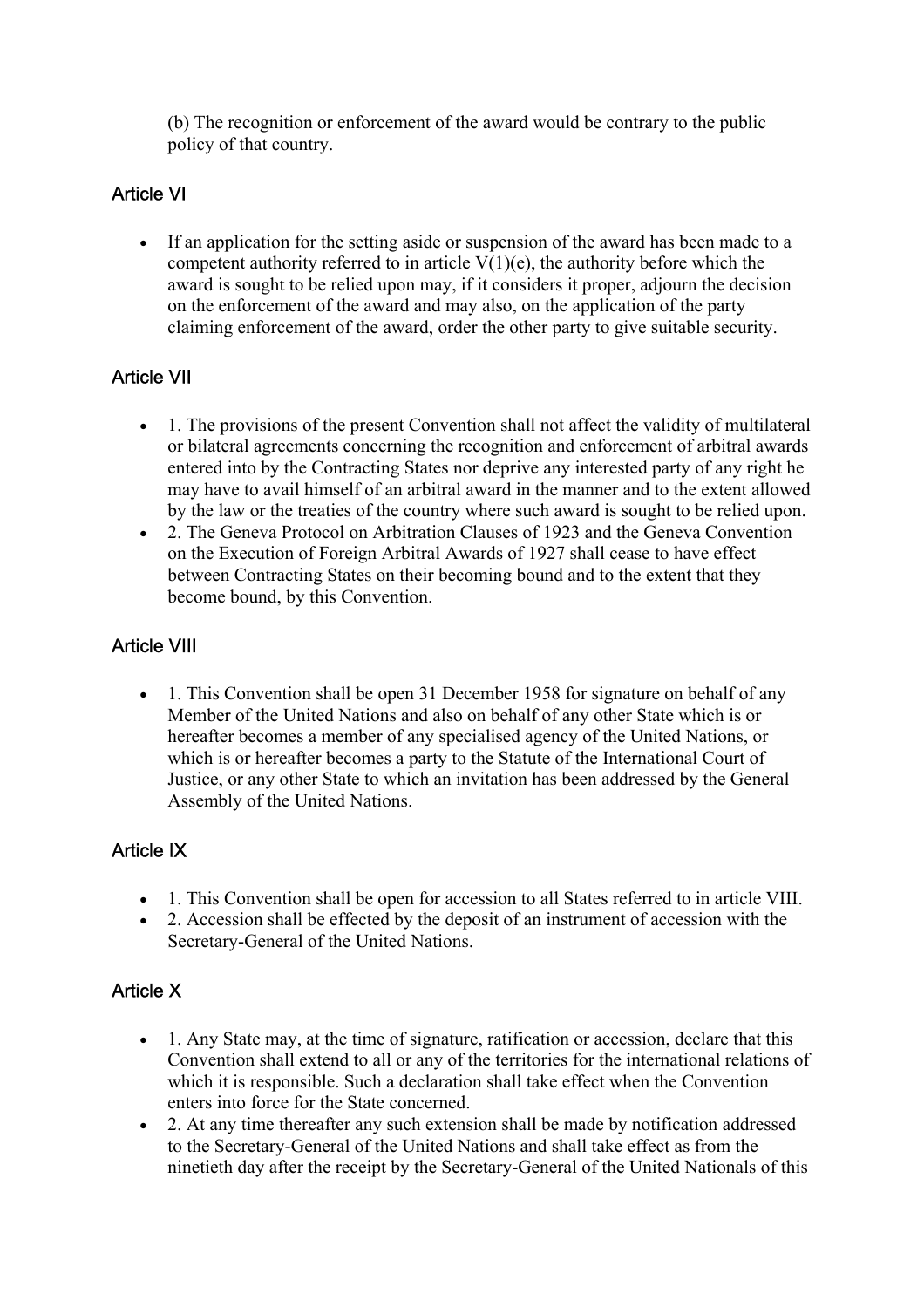notification, or as from the date of entry into force of the Convention for the State concerned, whichever is the later.

• 3. With respect to those territories to which this Convention is not extended at the time of signature, ratification or accession, each State concerned shall consider the possibility of taking the necessary steps in order to extend the application of this Convention of such territories, subject, where necessary for constitutional reasons, to the consent of the Governments of such territories.

# Article XI

• In the case of a federal or non-unitary State, the following provisions shall apply:

(a) With respect to those articles of this Convention that come within the legislative jurisdiction of the federal authority, the obligations of the federal Government shall to this extent be the same as those of Contracting States which are not federal States; (b) With respect to those articles of this Convention that come within the legislative jurisdiction of constituent states or provinces which are not, under the constitutional system of the federation, bound to take legislative action, the federal Government shall bring such articles with a favourable recommendation to the notice of the appropriate authorities of constituent states or provinces at the earliest possible moment;

(c) A federal State Party to this Convention shall, at the request of any other Contracting State transmitted through the Secretary-General of the United Nations,supply a statement of the law and practice of the federation and its constituent units in regard to any particular provision of this Convention, showing the extent to which effect has been given to that provision by legislative or other action.

## Article XII

- 1. this Convention shall come into force on the ninetieth day following the date of deposit of the third instrument of ratification or accession.
- 2. For each State ratifying or acceding to this Convention after the deposit of the third instrument of ratification or accession, this Convention shall enter into force on the ninetieth day after deposit by such State of its instrument of ratification or accession.

# Article XIII

- 1. Any Contracting State may denounce this Convention by a written notification to the Secretary-General of the United Nations. Denunciation shall take effect one year after the date of receipt of the notification by the Secretary-General.
- 2. Any State which has made a declaration or notification under article X may, at any time thereafter, by notification to the Secretary-General of the United Nations, declare that this Convention shall cease to extend to the territory concerned one year after the date of the receipt of the notification by the Secretary-General.
- 3. This Convention shall continue to be applicable to arbitral awards in respect of which recognition or enforcement proceedings have been instituted before the denunciation takes effect.